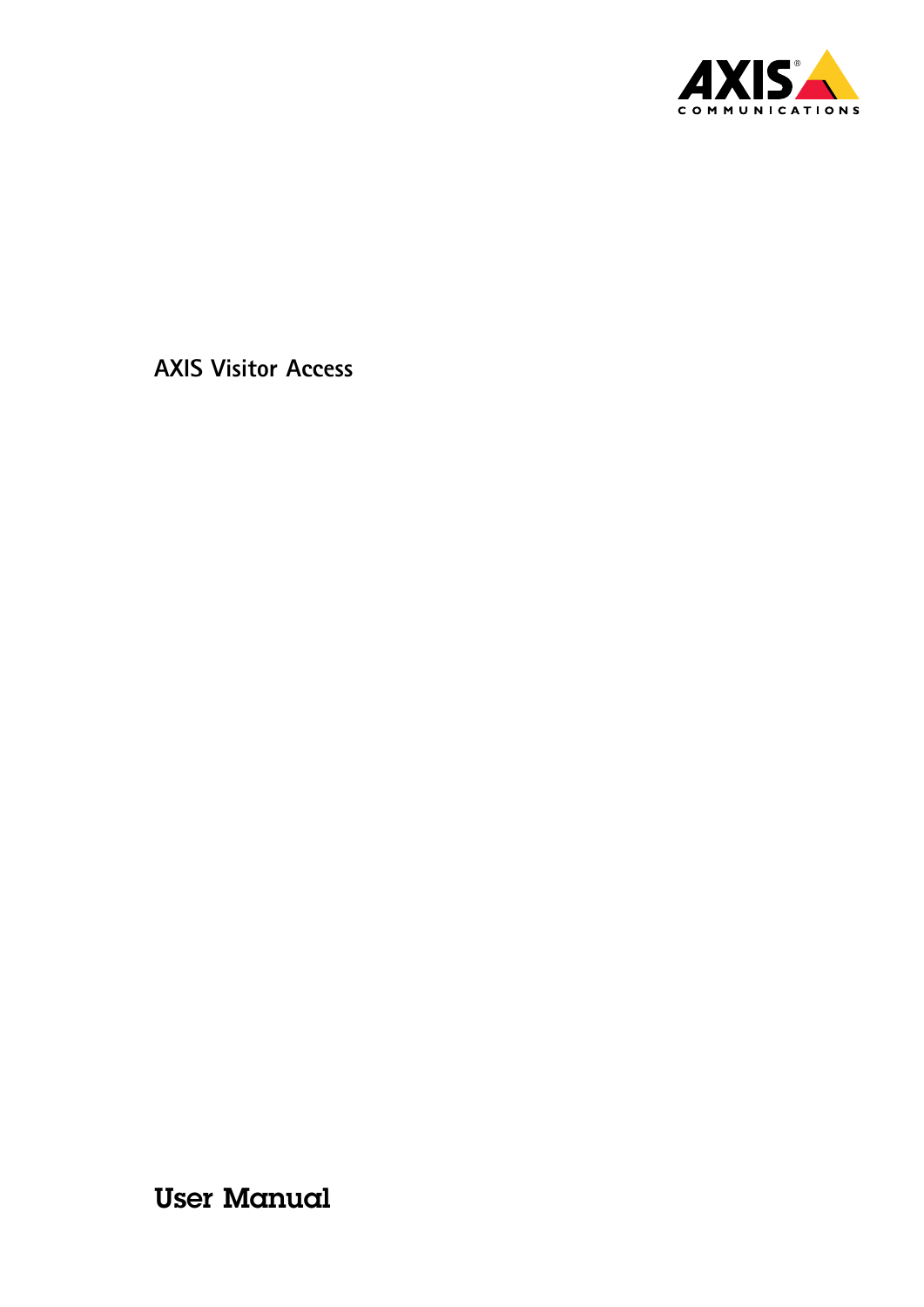## Solution overview

## Solution overview



In AXIS Visitor Access (1), you create an invitation which is valid for <sup>a</sup> certain time period. You send the invitation to the visitor's email address, and at the same time the credentials to unlock the door are created and stored in the connected Axis door controller (4). The visitor shows the QR code included in the invitation at the Axis network camera or door station (3), which asks the door controller (4) to unlock the door for the visitor.

*QR Code is <sup>a</sup> registered trademark of Denso Wave, inc.*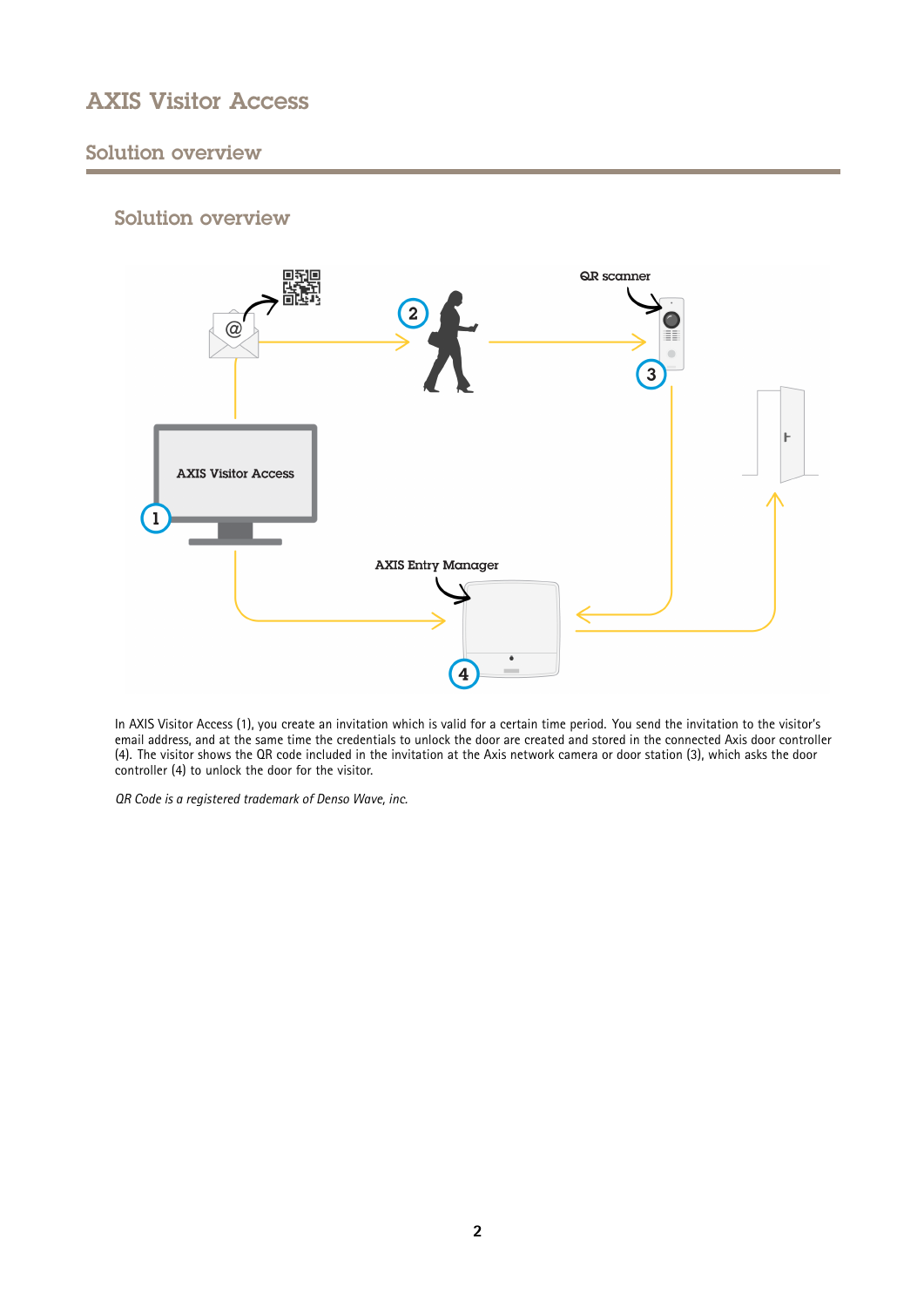## System requirements

# System requirements

The computer where you install the application needs to fulfill these requirements:

- **OS**: Windows 7 or 10
- **CPU**: <sup>1</sup> GHz or faster 32-bit (x86) or 64-bit (x64) processor
- **RAM**: 4 GB
- **Hard drive**: 200 MB free disk space
- **SMTP**: access to send e-mails from the system through an SMTP server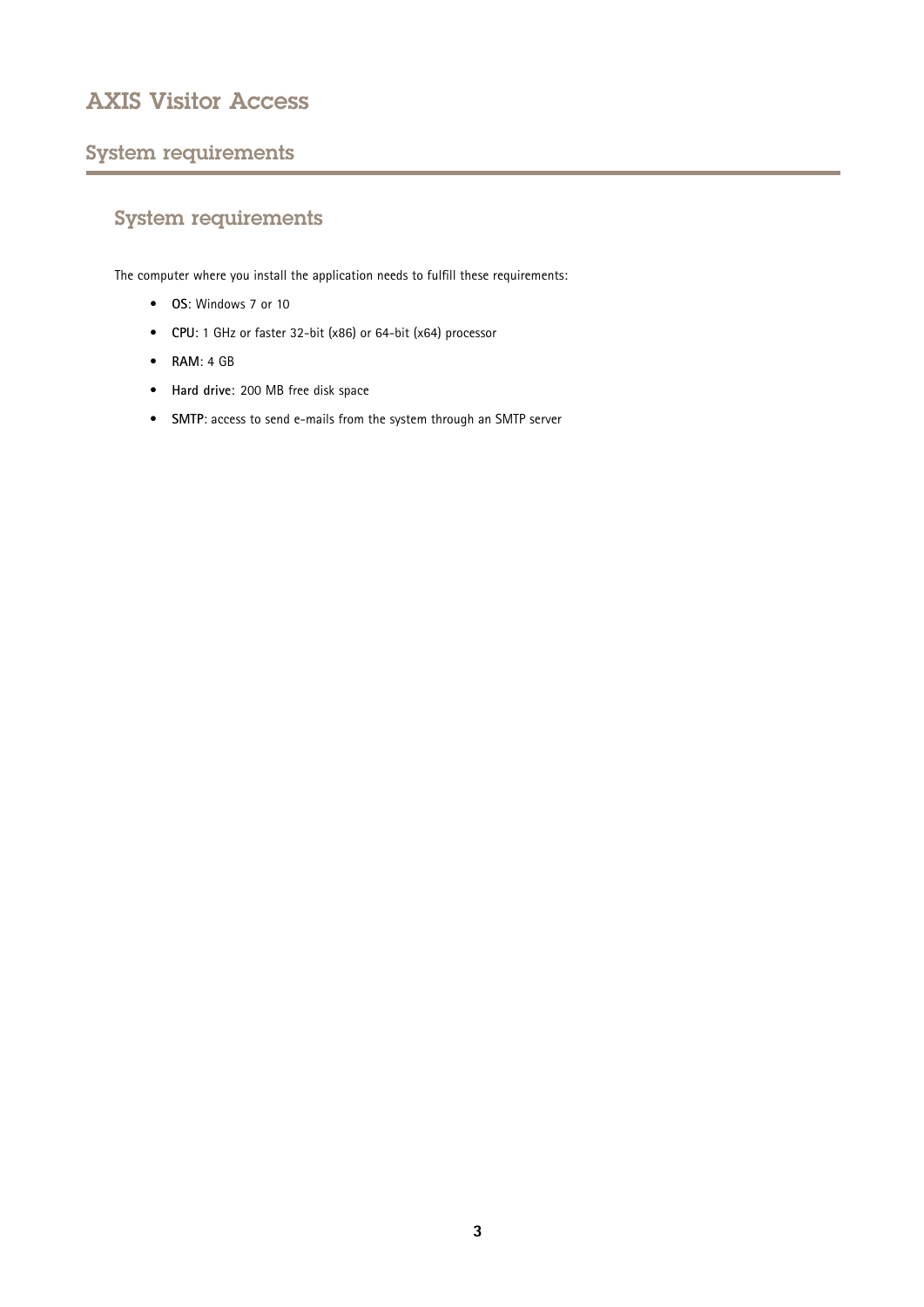### Setup

### Setup

### **Install and set up AXIS Visitor Access on your computer**

- 1. Double-click the AXIS Visitor Access installation file (.exe).
- 2. Follow the installation instructions.
- 3. In the **Door controller** tab, enter:
	- the IP address of the door controller
	- the username and password of the user account dedicated for AXIS Visitor Access in the door controller

#### Important

You can only address one of the doors controlled by the connected door controller. You cannot address any other doors in the system.

- 4. Click Save.
- 5. In the **Email** tab, enter the email server details:
	- **SMTP server**: the address and port number of the SMTP server which you will use to send emails
	- -**Security**: the security protocol used by the email server
- 6. If the email server requires credentials, select the **Authentication** checkbox and enter the server's username and password.
- 7. Enter the details of the message to be sent to visitors:
	- -**From**: the email address from which invitation emails will be sent
	- -**Subject**: the subject of the invitation emails
	- **Use HTML formatting**: select if you want to send the emails with HTML formatting
	- **Content**: the content of the invitation emails. A QR code will automatically be generated and included in each email
- 8. Click Save.

To update the settings, click 。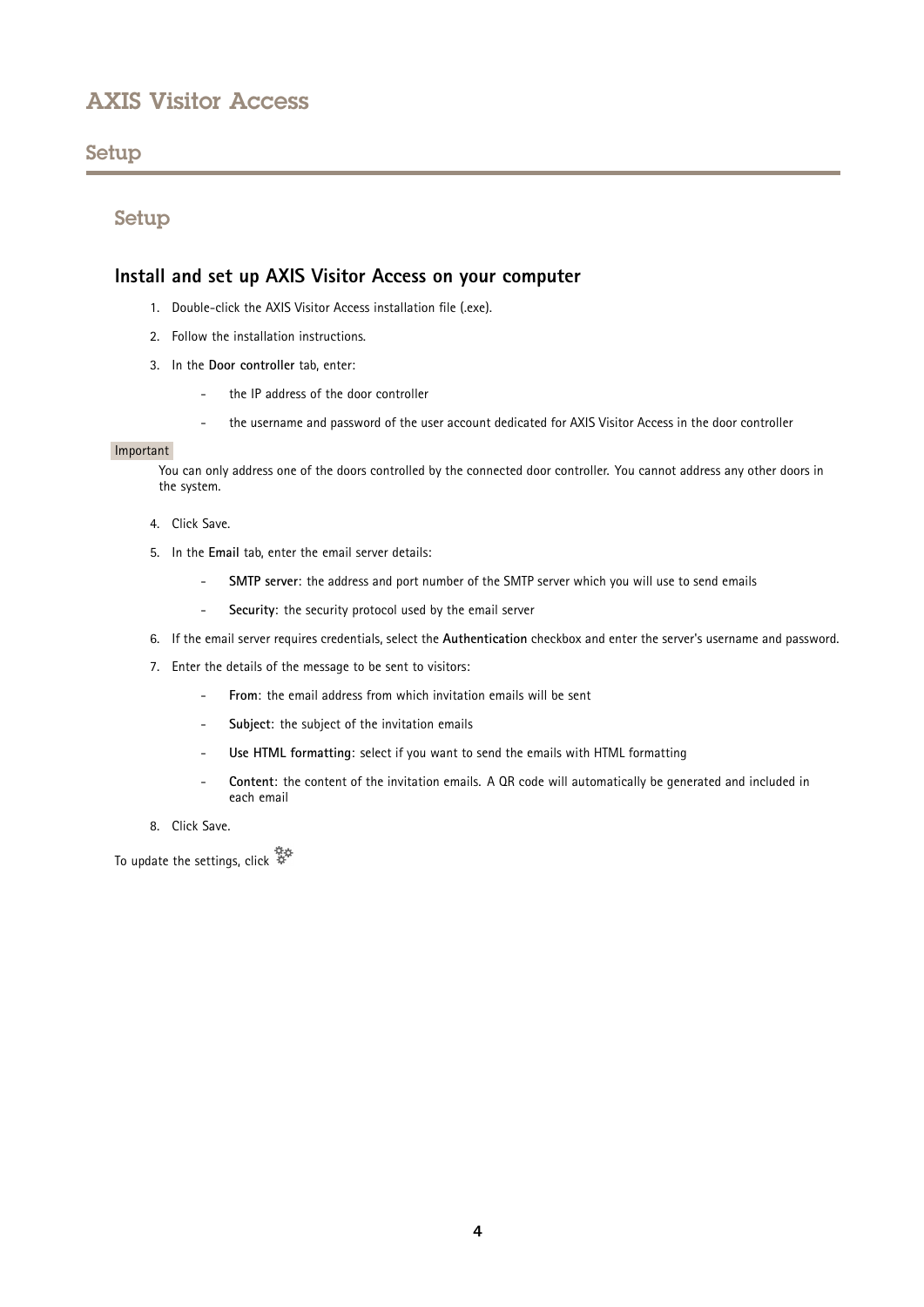### Daily use

## Daily use

### **Create an invitation**

- 1. Click **Add visitor**.
- 2. Enter the visitor's email address, first name and last name.
- 3. Enter or select the validity time of the invitation in **Valid from** and **Valid to**. The visitor will be able to enter the door during this time.

- 4. Click **Invite**.
- 5. In the pop-up window, click **Send**.

#### Note

You can copy or print the QR code from the pop-up window.

#### 6. Click **Close**.

The visitor is visible in the list of current visitors. The status is active during the time that the invitation is valid.

#### Important

Use AXIS Visitor Access to modify or delete visitor credentials. Don't use AXIS Entry Manager.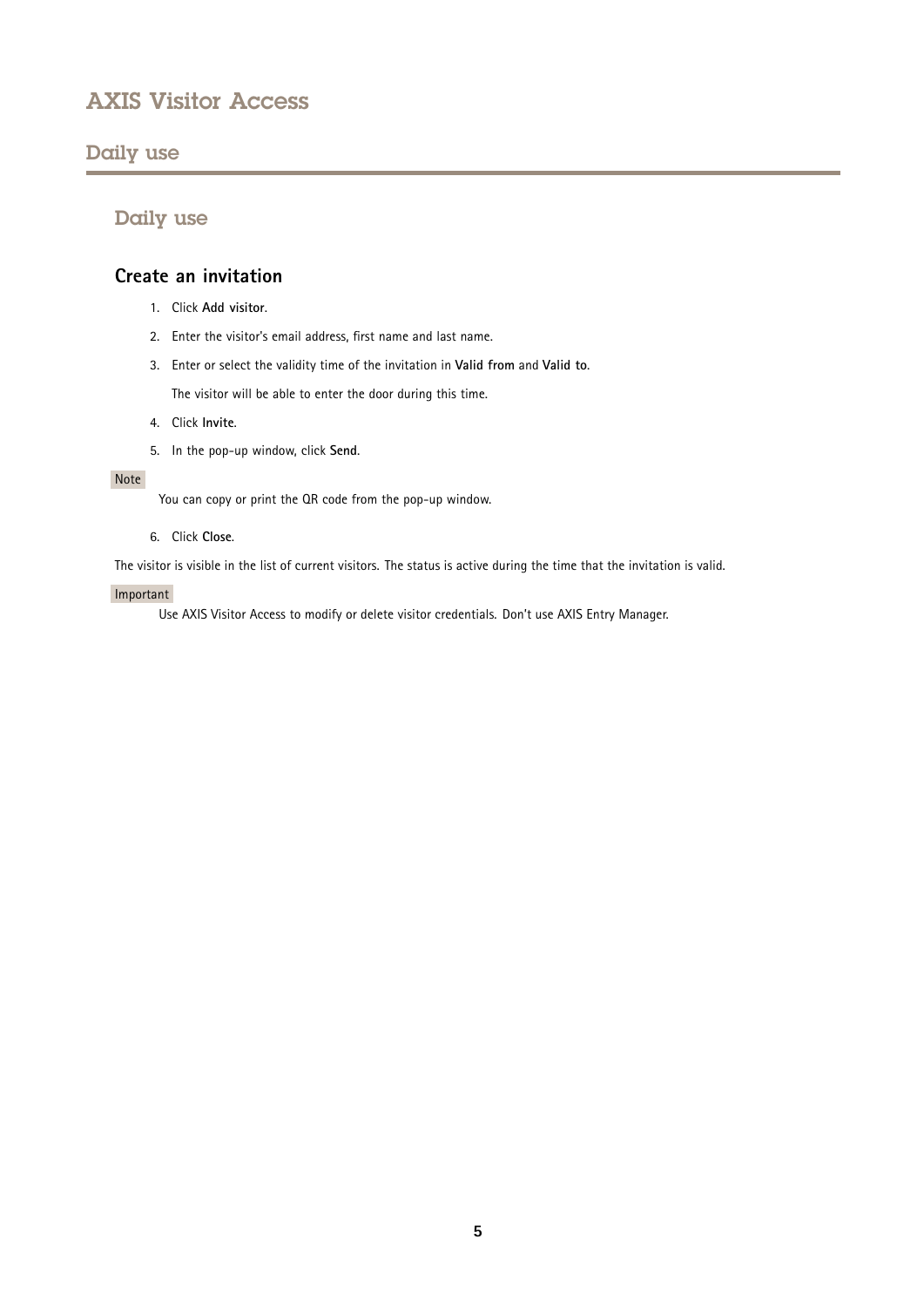## Troubleshooting

# Troubleshooting

If you can't find what you're looking for here, try the troubleshooting section at *[axis.com/support](https://www.axis.com/support)*

| <b>Issue</b>                                            | Reason                                                                                                 | Action                                                                                                               |
|---------------------------------------------------------|--------------------------------------------------------------------------------------------------------|----------------------------------------------------------------------------------------------------------------------|
| I get an error message: Invalid username<br>or password | The password for the user account in<br>the door controller has been changed in<br>AXIS Entry Manager. | Update the password for the door<br>controller in AXIS Visitor Access to match<br>the one set in AXIS Entry Manager. |
| I created a visitor but the status is<br>Inactive.      | The time in Valid to is in the past, or the<br>time in Valid from is in the future.                    | Update the time in Valid to or Valid from.                                                                           |